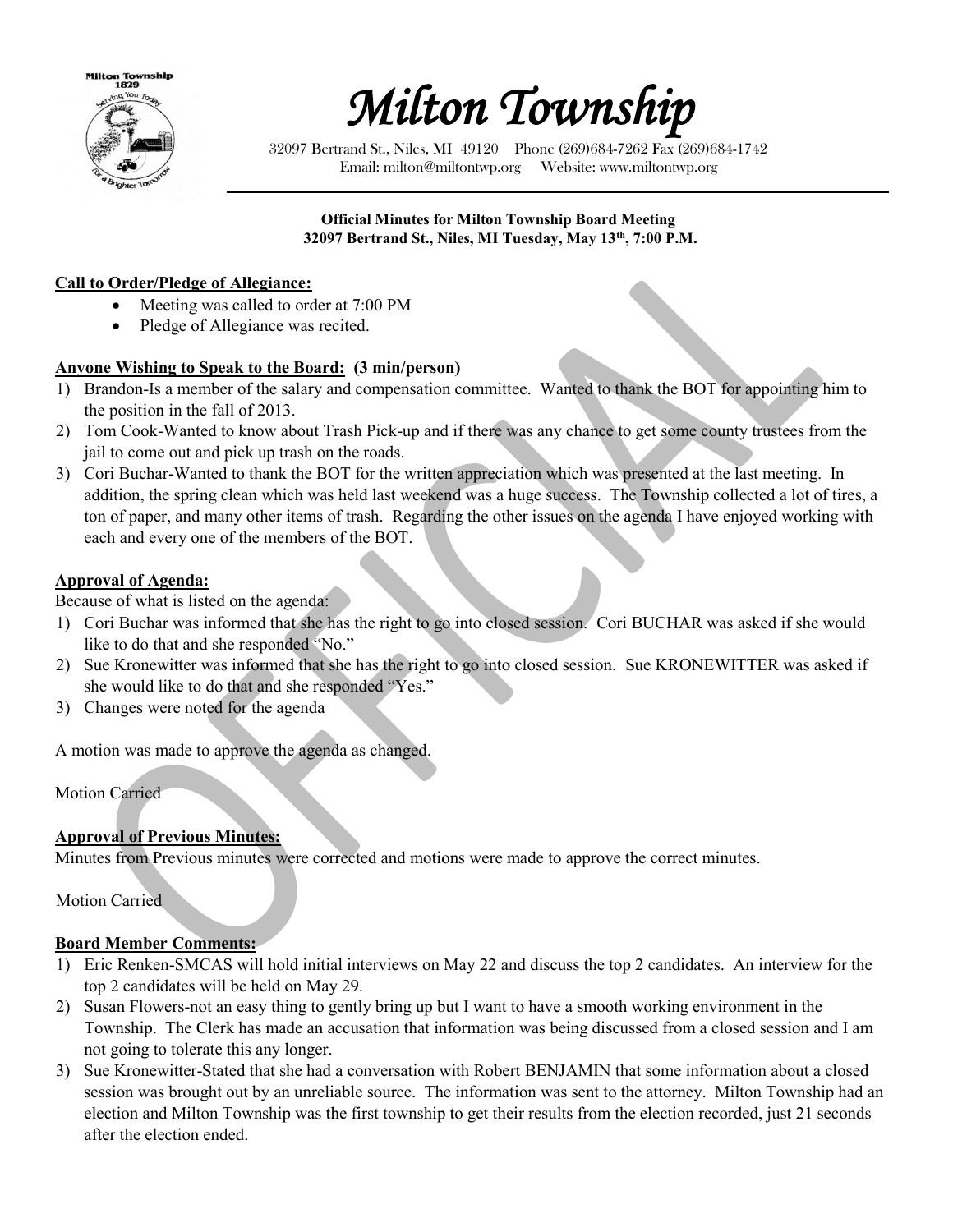- 4) Robert Benjamin-made the following comments:
	- a) Everyone said that they had a fun time at the election.
	- b) Our insurance is up for renewal.
	- c) Comment about the clean-up day.....Goodwill was very excited about being at our open house SPRING CLEAN and were able to get a lot of donations.
	- d) The "Headlee" is in for the township millage and there will be a rollback.

### **Business (w. Attendees):**

- 1) Township Hall Building Project Update (Hebard & Hebard)
	- a) Presented a concept for a night deposit box.
	- b) BOT selected a Weather Vane for the top of the Township Hall
	- c) Schedule-we are keeping the contractors feet to the fire. Still tracking for our Aug  $1<sup>st</sup>$  deadline. May still be in the "punch list" mode…..but Hall will be substantially completed.
	- d) There are now going to be 6 poles in the great room. There will only be 4 exposed posts and have the heavy timber trusses.

## **Old Business:**

- 1) MTA and State AMAR Response
	- a) Response to the State AMAR. Robert BENJAMIN had an opportunity to talk with the director of the Michigan Tax. If it wasn't for Robert BENJAMIN'S discussion then everyone in Residential and Commercial would have seen an automatic INCREASE across the board increase. By the end of the year we will be the top township from an updated and accurate records standpoint.
	- b) 4/5s of the township received a letter about the assessment. Every industrial and commercial property is being looked at by a couple assessors (township and county) and a "state" assessor. It was recommended by MTA that we need to finish this assessment this year….the board voted to move it forward and have it completed this year. Supervisor Benjamin recommends that every resident gets a copy of their "record card." Why pay for 3 bathrooms if you only have 2 bathrooms?
- 2) Selection of new Zoning Administrator/Code Enforcement Officer
	- a) Kronewitter made a motion to hire James P Furkis
		- i) Motion failed for a lack of second
	- b) Susan FLOWERS motioned to hire Peg Hartman
		- i) Second by Eric RENKEN.
		- ii) Concern by Sue KRONEWITTER because Peg is on PC at Niles Charter Township.
		- iii) Concern by Sue KRONEWITTER that this is not the best candidate because she has no ZA experience.
		- iv) Motion Failed
	- c) Motion to authorize the Supervisor Benjamin to enter into negotiations to hire Margaret (Peg) Hartman.
		- i) Second by Kelly SWEENEY.
		- ii) Motion Carried
- 3) Update on Clerk's computer status
	- a) Supervisor Benjamin is still looking for "support" for the Clerk's computer.
	- b) Sue KRONEWITTER reported that she has no major issues at this time…only minor issues.
- 4) Social Security/Pension/Payroll
	- a) Supervisor Benjamin that Form section 218 was not approved by the state. The board directed Supervisor Benjamin to move forward with addressing and correcting this issue.
	- b) Sue KRONEWITTER is concerned that our residents are going to have a hard time understanding why the Board is paying into a pension and not Social Security.
	- c) The board gave his guidance to have Robert BENJAMIN move forward to making this situation correct.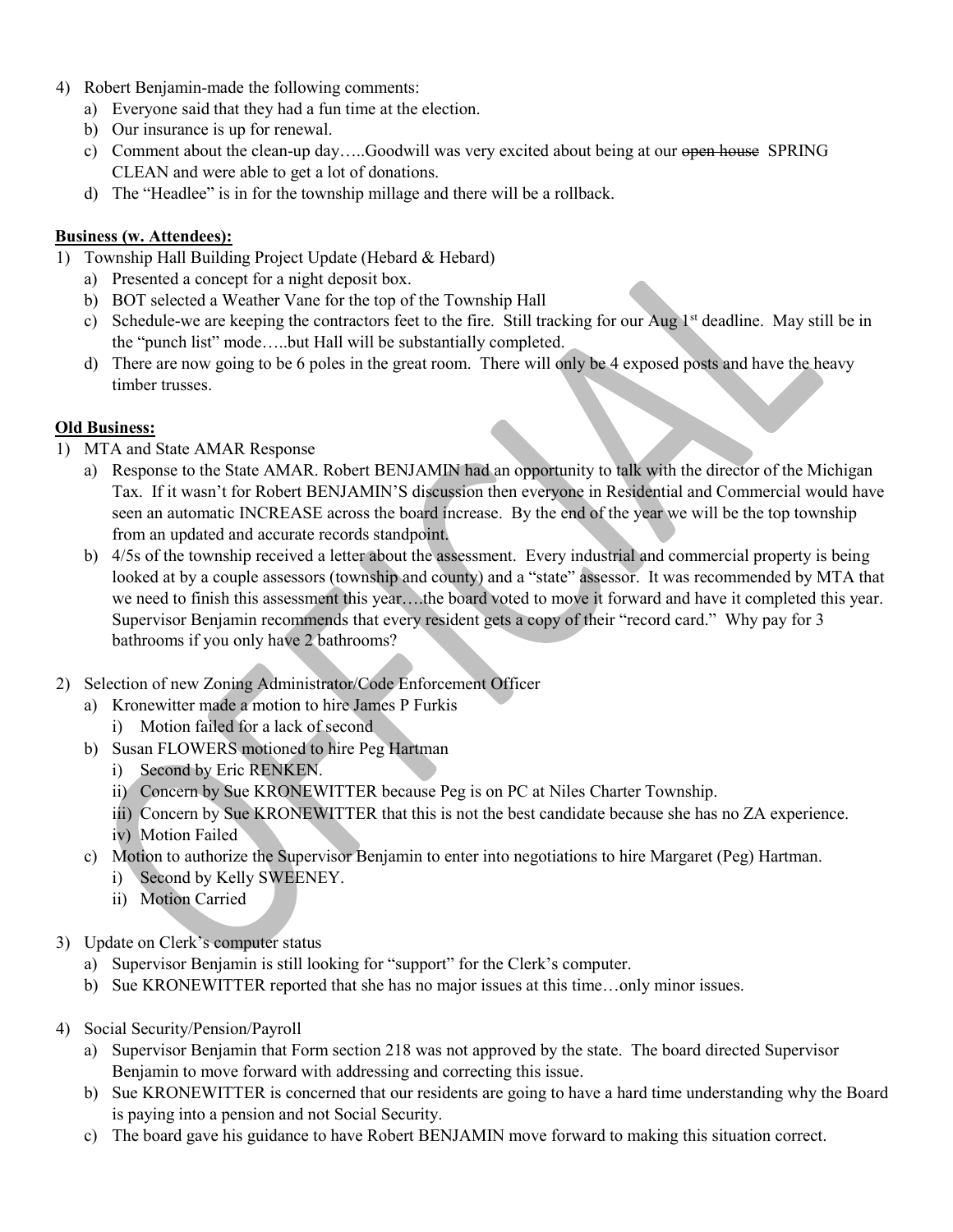- 5) Employee Policy Manual
	- a) Eric RENKEN is willing to compile several different "Employee Manuals" into a final document. Kelly SWEENEY will assist Eric RENKEN.

## **New Business:**

- 1) Employee Discipline Issue
	- a) Supervisor Benjamin stated that this Complaint hearing and put Cori under oath.
	- b) Supervisor Benjamin again asked Cori if she wanted to go into closed session and the answer was No.
	- c) Supervisor Benjamin came up with 7 issues based on Sue Kronewitter email:
		- i) Cori is agitated by requests from the Clerk
			- (1) Supervisor Benjamin made a motion that this claim was unfounded
			- (2) Second by Susan Flowers
			- (3) Discussion
			- (4) Motion Carried
		- ii) The Admin CLERK is required to put requests in writing
			- (1) Supervisor Benjamin made a motion that this claim was unfounded
			- (2) Second by Eric Renken
			- (3) Discussion
			- (4) Motion Carried
		- iii) The Clerk ADMIN closes her office door
			- (1) Supervisor Benjamin made a motion that this claim was unfounded
			- (2) Second by Susan Flowers
			- (3) Discussion
			- (4) Motion Carried
		- iv) Misplacement of Applications/Not following the Mail Policy
			- (1) Clerk Kronewitter stated that this is now a non-issue.
		- v) Reaction by Cori to the Clerk's question over "the device" plugged into her computer
			- (1) Supervisor Benjamin made a motion that this claim was unfounded.
			- (2) Second by Susan Flowers
			- (3) Discussion
			- (4) Motion Carried
		- vi) Insubordination
			- (1) Supervisor Benjamin made a motion that this item was addressed via a verbal warning and no further discussion is needed.
			- (2) Second by Susan Flowers
			- (3) Discussion
			- (4) Motion Carried
		- vii) Profanity
			- (1) Supervisor Benjamin made a motion that this claim was unfounded
			- (2) Second by Susan Flowers
			- (3) Discussion
			- (4) Motion Carried
- 2) Complaints received from Administrative Assistant
	- a) Supervisor Benjamin stated that this is a Complaint hearing and put Sue Kronewitter under oath.
	- b) Supervisor Benjamin again asked Sue Kronewitter if she wanted to go into closed session and the answer was YES.
		- i) Robert Benjamin moved the board meeting go into a closed session under section 8(a) of the open meetings act, to consider complaint over charges brought against the Clerk if the Clerk requests a closed session. In compliance of MCL 15.268(1) with the Board, Township Attorney, Cori Buchar, Revie Stewart.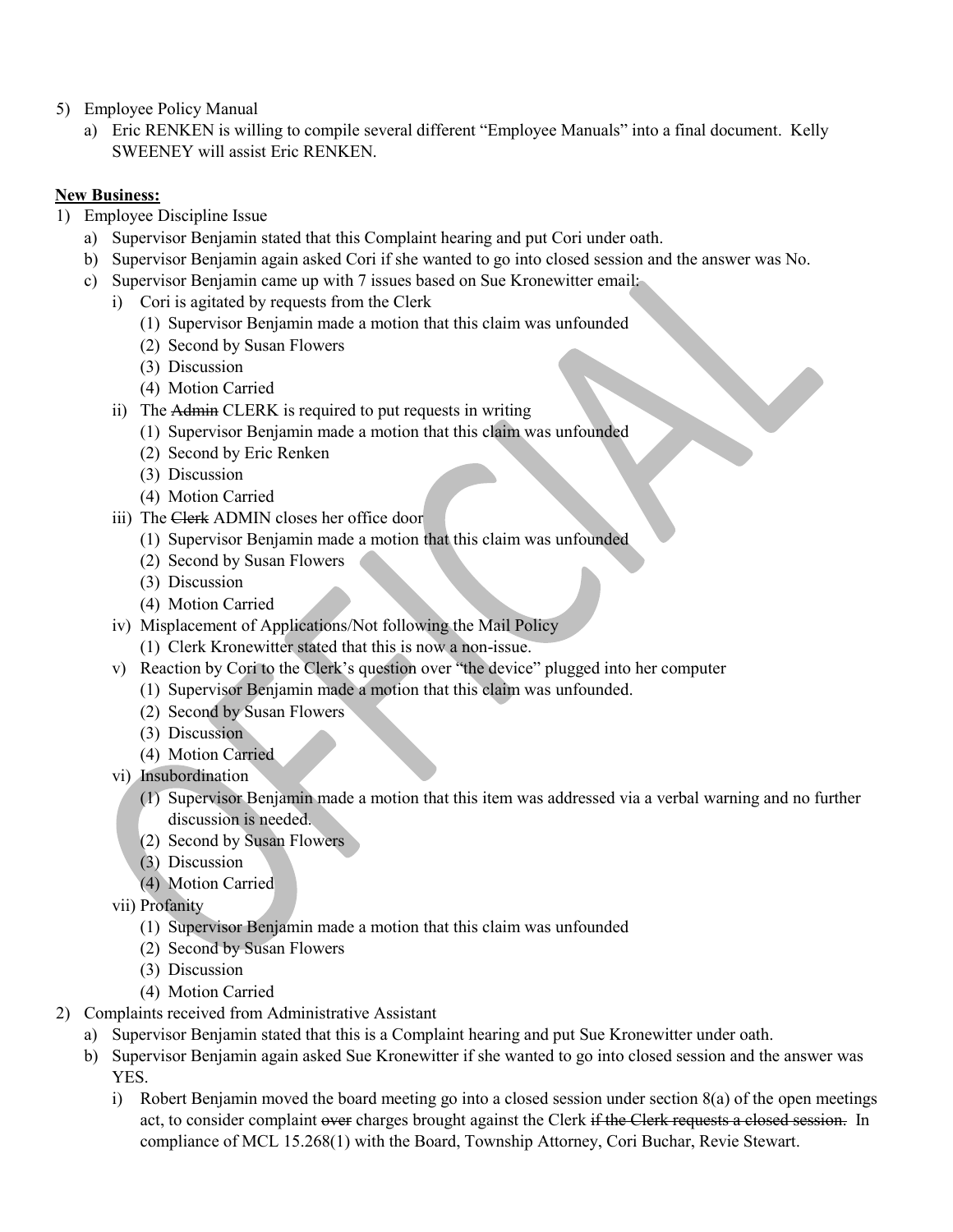- ii) Second by Eric Renken
- iii) Motion carried.

Closed session started at 9:46 PM

Regular Board of Trustee's meeting was restarted at 1:22 AM

- c) Supervisor Benjamin came up with 10 issues based on Cori Buchar's email:
	- i) Rudeness by Clerk
		- (1) Eric Renken made a motion that this claim was unfounded
		- (2) Second by Robert Benjamin
		- (3) Motion Carried
	- ii) Clerk is irritated by having to make requests in writing
		- (1) Robert Benjamin made a motion that the board found evidence that the clerk does becomes irritated by the Admin's requests be made in writing and the board directs the clerk to put future requests in writing.
		- (2) Second by Eric Renken
		- (3) Motion Carries
	- iii) Cursing in office by Clerk
		- (1) Susan Flowers made a motion that this claim is unfounded.
		- (2) Second by Sue Kronewitter.
		- (3) Discussion…………….There is no policy on this issue.
		- (4) Motion failed
		- (5) Robert Benjamin made a motion regarding the complaint of the clerk cursing in the office that the board will take no action as there is no profanity policy.
		- (6) Second by Eric Renken
		- (7) Motion Carries
	- iv) False accusations made by Clerk
		- (1) Robert Benjamin made a motion regarding the complaint about false accusations made by the clerk that the board instructs the clerk to substantiate issues before jumping to conclusions and making false accusations.
		- (2) Second by Eric Renken
		- (3) Motion Carries
	- v) Lying by Clerk
		- (1) Eric Renken made a motion that the complaint about the clerk lying is unfounded.
		- (2) Second by Kelly Sweeny
		- (3) Motion Carries
	- vi) Silly complaints
		- (1) Robert Benjamin made a motion regarding the complaint about silly complaints by asking the clerk to put future complaints in writing for the board to act on.
		- (2) Second by Kelly Sweeney
		- (3) Motion Carries
	- vii) Creepy behavior
		- (1) Robert Benjamin made a motion that this complaint is unfounded and that no further action by the board be taken.
		- (2) Second by Eric Renken
		- (3) Motion Carries
	- viii) Uncomfortable work environment created by Clerk
		- (1) Susan Flowers made a motion regarding the complaint about the uncomfortable work environment created by the clerk is founded and the board directs the clerk to cease and desist creating an uncomfortable work environment in the township Hall.
		- (2) Second by Eric Renken